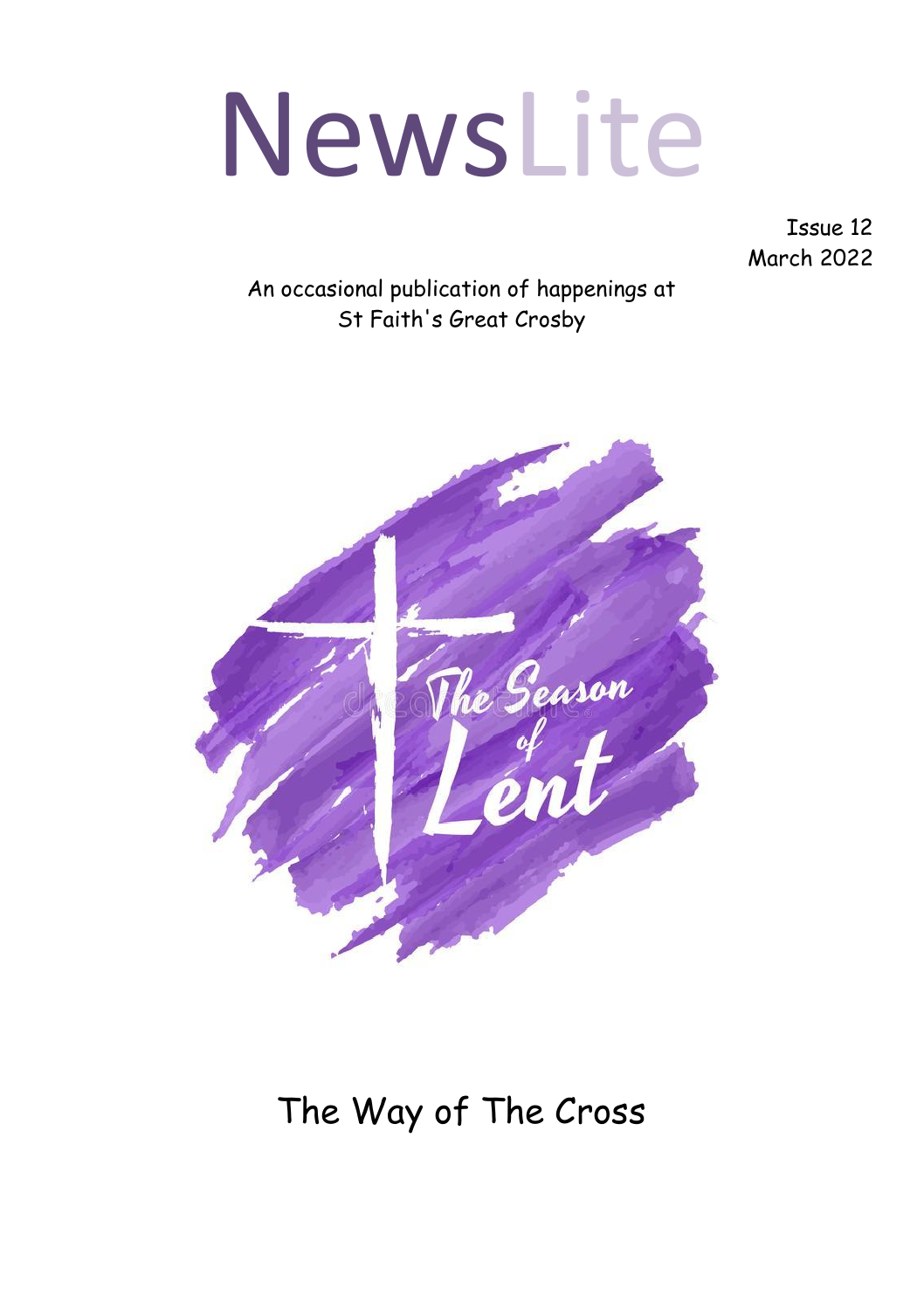### **The Stations of the Cross**

*An edited version of an article by Chris Price entitled ("What we do in Church – and why")*

The name denotes both fourteen selected representations of incidents in the last journey of Christ and the devotion which consists in pausing at them in sequence for prayer and meditation.

The devotion probably arose out of the practice recorded from early times of pilgrims to Jerusalem following the 'way of the cross' from Pilate's house to Calvary, and wishing to re-enact it when they returned home.

The first record of this pilgrim practice, comes from the Spanish pilgrim Egeria. In 381 and 384 AD she made a Good Friday pilgrimage from the Mount of Olives to the Church of the Holy Sepulchre. This church, built over the site of Christ's crucifixion and burial, was already the Christian focal point in Jerusalem during Holy Week that it is today. On Good Friday, during Egeria's two visits, everyone spent three hours in the church, hearing the Psalms and readings from the Epistles, the Acts, the Gospels, and other prophetic words connected with the Passion. Such outdoor processions did not thrive in the subsequent non-Christian Jerusalem.

Still, six liturgical stations on a processional route from the Mount of Olives to the Church of the Holy Sepulchre were described in tenth-century Holy Week records. The processional cross would then be carried within the church, from the Calvary site on the mezzanine floor to a small cave in the ancient stone quarry pit below, a cave known as the 'holy prison'. When the European Crusaders reached Jerusalem, in the eleventh century, they found the Passion honoured only as a Good Friday ceremony in a partially rebuilt Church of the Holy Sepulchre whose original had been destroyed in 1009.

The Crusaders enthusiastically rebuilt the Church of the Holy Sepulchre and added others between it and the Mount of Olives, including one in Gethsemane, where the Church of All Nations now stands. The Crusaders focused on the Church of the Holy Sepulchre, however, because they preferred the story of Christ's death and resurrection to his Passion. Devotion to the holy places and to Christ's passion received an extra fillip with the return of the Crusaders, who often erected tableaux of places they had visited in the Holy Land. And when the Franciscans were given custody of the holy places in 1342, they saw it as part of their mission to promote the devotion and to encourage the erection of series of such tableaux. From their own churches the practice spread widely into parish churches too. The subjects of these 'Stations' varied widely, as did the number (anything from five to over thirty). The number fourteen seems to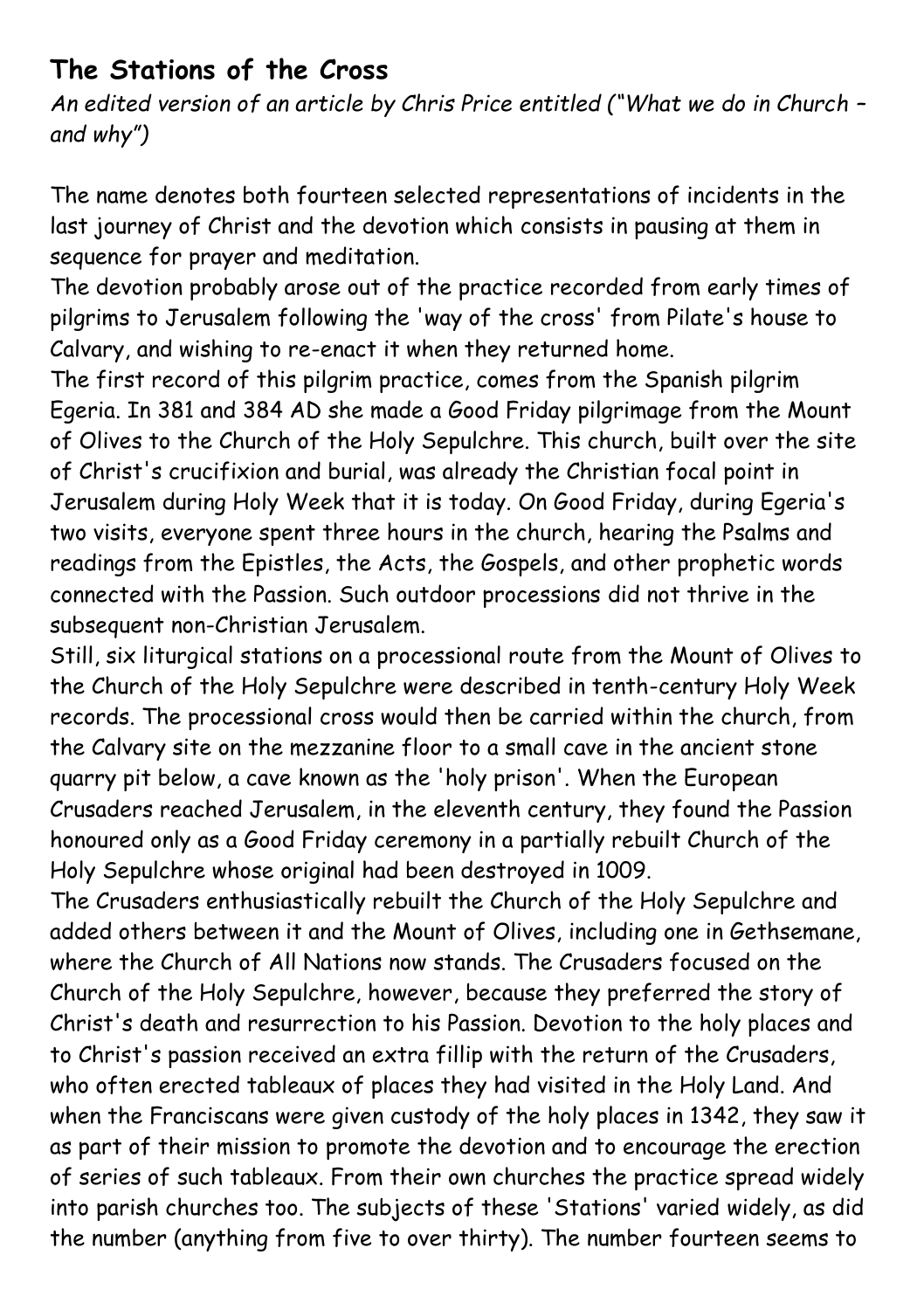have appeared first in the sixteenth century in the Low Countries, and when the devotion was regulated by Clement XII in 1731 it stabilised at this number, comprising nine gospel scenes and five from popular tradition. By the nineteenth century virtually all Roman Catholic churches tended to have a set of fourteen ranged around the internal walls (or occasionally out of doors in the church grounds).

*Lord Jesus, our Saviour, be our guide as we follow in the steps of your Passion; be our strength in our sorrow for having offended you; be our joy in whatever sufferings await us in this life, that we may come to share eternal joy with you. For you are Lord, for ever and ever. Amen.*

# **St. Mary's Building News.**

At his interview in 2017 Fr. John was reassured the disused Church building would be sold by the time he started. After a long time extended further by the pandemic the building was finally sold in January 2022. Work is going on now to redevelop the building into a number of luxury flats. The beautiful stained glass windows are being incorporated into the flats.

The vestry, the boiler room and the car park area were sold. Money from the sale was given to St. Mary's PCC to make necessary changes to the building so worship and community activities can continue unimpeded in the hall and annex. Over the next month or so you will notice some big changes inside and out

# **Thank you –**

to the congregation and all involved at St. Faith's.

*I would like to thank you all for providing such a wonderful funeral service for my lovely Mum, Muriel Harrison.*

*The community that is St. Faith's has been a constant in Mums life and was always in her thoughts when it proved difficult for her to attend in person. The day truly was everything she would have wished for.*

*I would also like to say how much I appreciate the support, comfort and kindness shown to me by everyone at St Faith's throughout this sad and difficult time.*

*With love and prayers, Izzy.*